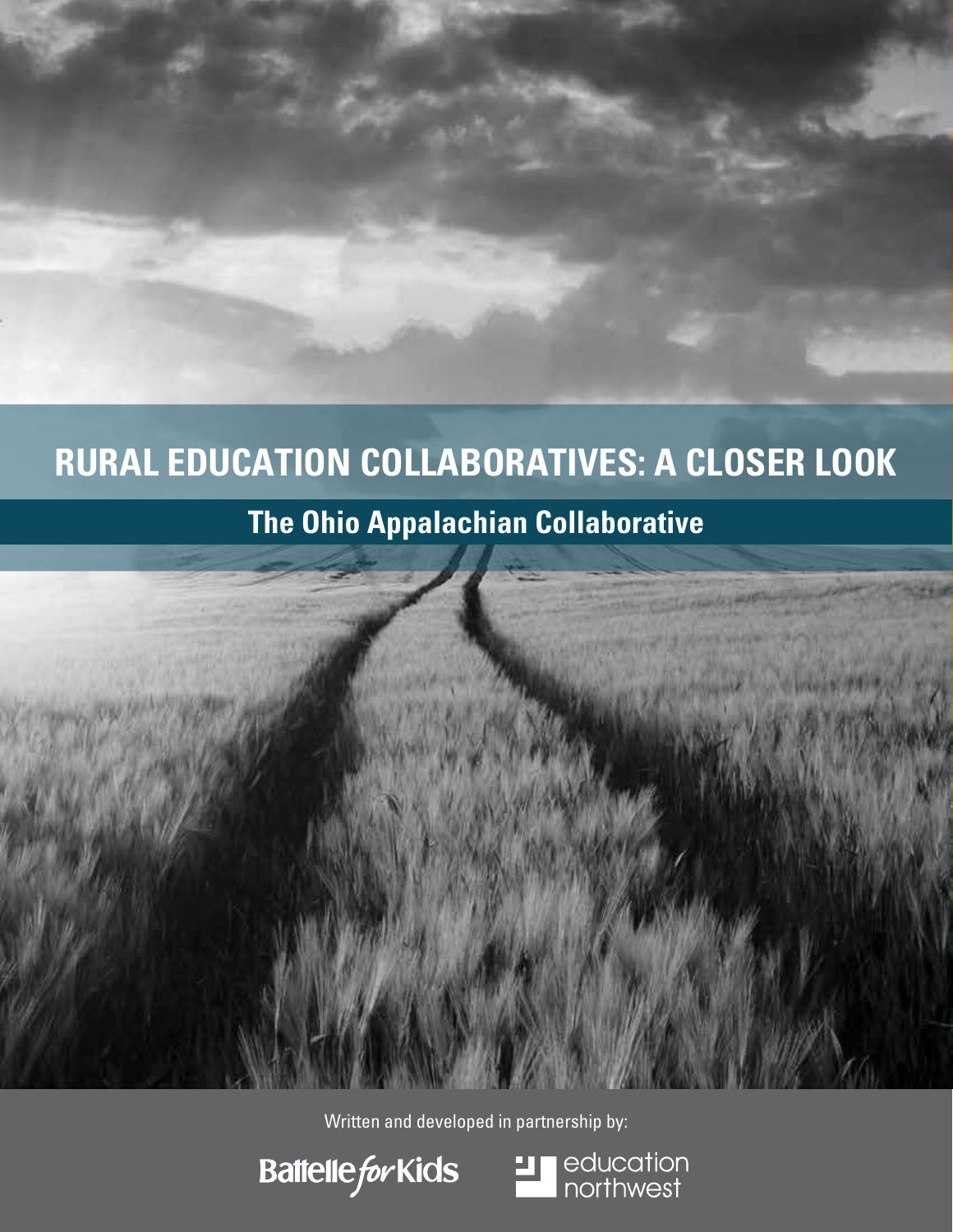# **THE OHIO APPALACHIAN COLLABORATIVE**



Battelle for Kids (BFK) has thought deeply about, researched, and invested in rural education collaboratives (RECs). In 2015, BFK partnered with Education Northwest (EdNW) to study 17 of the most promising RECs across the country to learn how they are advancing equity, economic growth, and educational change for rural students and communities. Our research and lessons learned are detailed in the paper, *Generating Opportunity and Prosperity: The Promise of Rural Education Collaboratives*.

In addition, we developed in-depth case studies of four of the collaboratives—using in-person and phone interviews, direct observations of collaborative activities, and other research—including:

- [Eastern Shore of Maryland Educational Consortium](http://www.esmec.org/)
- [Northwest Rural Innovation and Student Engagement Network](http://nwcc.educationnorthwest.org/nw-rise-network)
- [Ohio Appalachian Collaborative](http://portal.battelleforkids.org/OAC/oac-home)
- [Vermont Rural Partnership](http://www.vermontruralpartnership.org/)

Each collaborative offers a unique characteristic that, when taken together, provides real insight into what it takes to advance rural educational opportunity—being well-grounded, well-designed, well-positioned, and well-timed.

There is great promise in rural collaboratives to help elevate the voice of rural districts; uplift and empower isolated educators, administrators, and students; and use limited resources to tackle big issues. Join us as we continue to lead, serve, innovate, and connect collaborative action that advances rural educational opportunity and economic prosperity.

The recent passage of the federal [Every Student Succeeds Act \(ESSA\)](http://www.ed.gov/essa) signals a new era for innovative forms of state and local relationships in the relentless pursuit of educational excellence and equity. Innovation through collaboration is essential. BFK is committed to working with people and places across the country that want to make ESSA work for rural students, families, and communities. Our research on the value and impact of rural education collaboratives can help this effort.

## **ABOUT BATTELLE FOR KIDS**

Battelle for Kids is a national, not-for-profit organization dedicated to moving education forward for students by supporting the educators who work with them every day. Our mission-driven team of education, communications, technology, and business professionals provides innovative services, solutions, and products that empower teachers, develop leaders, and improve school systems to advance learner-centered education and ensure the growth and success of all. Learn how we move rural education forward at bfk.org/rural.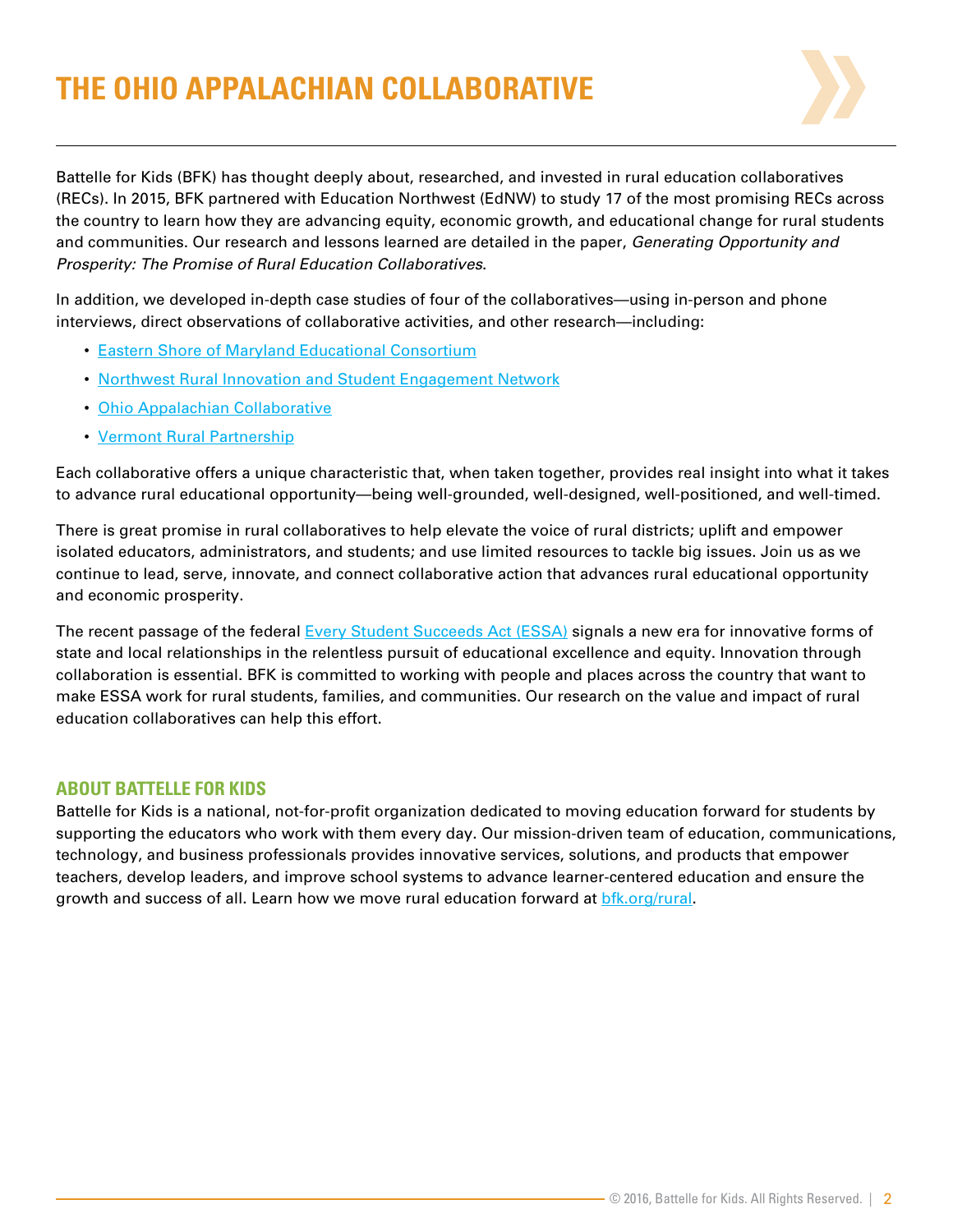# **OVERVIEW**

The [Ohio Appalachian Collaborative \(OAC\)](http://portal.battelleforkids.org/OAC/oac-home) was established in 2010 as a partnership between rural Appalachian school districts centered in southeastern Ohio and Battelle for Kids (BFK). These districts came together to address the challenges of educating students in Ohio's rural areas faced with low wealth, high costs for staff recruitment and student transportation, and child poverty rates well above the national average. The fact that these communities have few adults with college degrees also contributes to the stark mismatch between needs and resources.

From the outset, the OAC has focused on increasing aspirations and educational opportunity for rural students, leveling the playing field so that every student is prepared for success in college and careers. Through routine collaboration, OAC districts implement innovations, share and generate resources, influence policy, and promote economic development in their region. With funding from federal, state, and private sources, OAC educators work within and across districts and with higher education partners to implement a range of instructional and networking strategies that are building capacity and linking students to postsecondary and career pathways before they graduate from high school.

#### **OAC AT A GLANCE**

**State(s)** Ohio

**Year Established** 2010

> **Districts** 27

**Students Served** 48,000

> **Grade Level**  $6 - 12$

**Focus Area(s)** College and Career Readiness

**Annual Operating Budget** Approx. \$1 million

## **FOUNDING**

On a spring afternoon in southeastern Ohio, Jim Mahoney, executive director of BFK, loosened his tie as he stood to address a room full of rural school administrators. With one of the nation's worst economic recessions hitting hard and no promise of additional funds, Mahoney knew his message of doing more to increase educational quality and opportunity in the poorest parts of rural Appalachia would be a tough sell.

A major part of BFK's vision was, and remains, to leverage the collective resources of rural school districts to change not only state policy, but also educator practice, through innovation and collaboration. In fall 2008 and spring 2009, BFK held a series of meetings to test the idea of establishing a collaborative organization dedicated to growing education innovation and opportunity in southeastern Ohio. Led by Mahoney, a former county superintendent in the region, and Barb Hansen, a superintendent at the time who served on many different boards and had strong connections in the region, the meetings drew superintendents, principals, curriculum directors, staff from educational service centers, along with representatives from local colleges and universities. "I have no money, all I have is collaboration," Mahoney said to them. It was enough. By fall 2009, 22 local school districts representing 81 schools, 2,270 teachers, and 37,000 students became founding members of the OAC.

## **FOCUS**

*"Our goal is not just to get a student to graduate. It's really to set that student up for life. To make sure that student has the same opportunities that students in the large suburban districts have."* 

*—Monte Bainter, Superintendent, Maysville Local School District*

## **THEORY OF ACTION**

With input from a cross-sector group of stakeholders, early discussions among OAC members generated an initial framework for the collaborative called the *Rural Education Transformation Approach*, unveiled in the OAC's first public report in 2011.<sup>1</sup> The framework places college and career readiness at the center of the OAC's

1 Cross-sector stakeholders included representatives from BFK, the Coalition of Rural and Appalachian Schools, the Ohio Department of Education, higher education, business, and philanthropic organizations.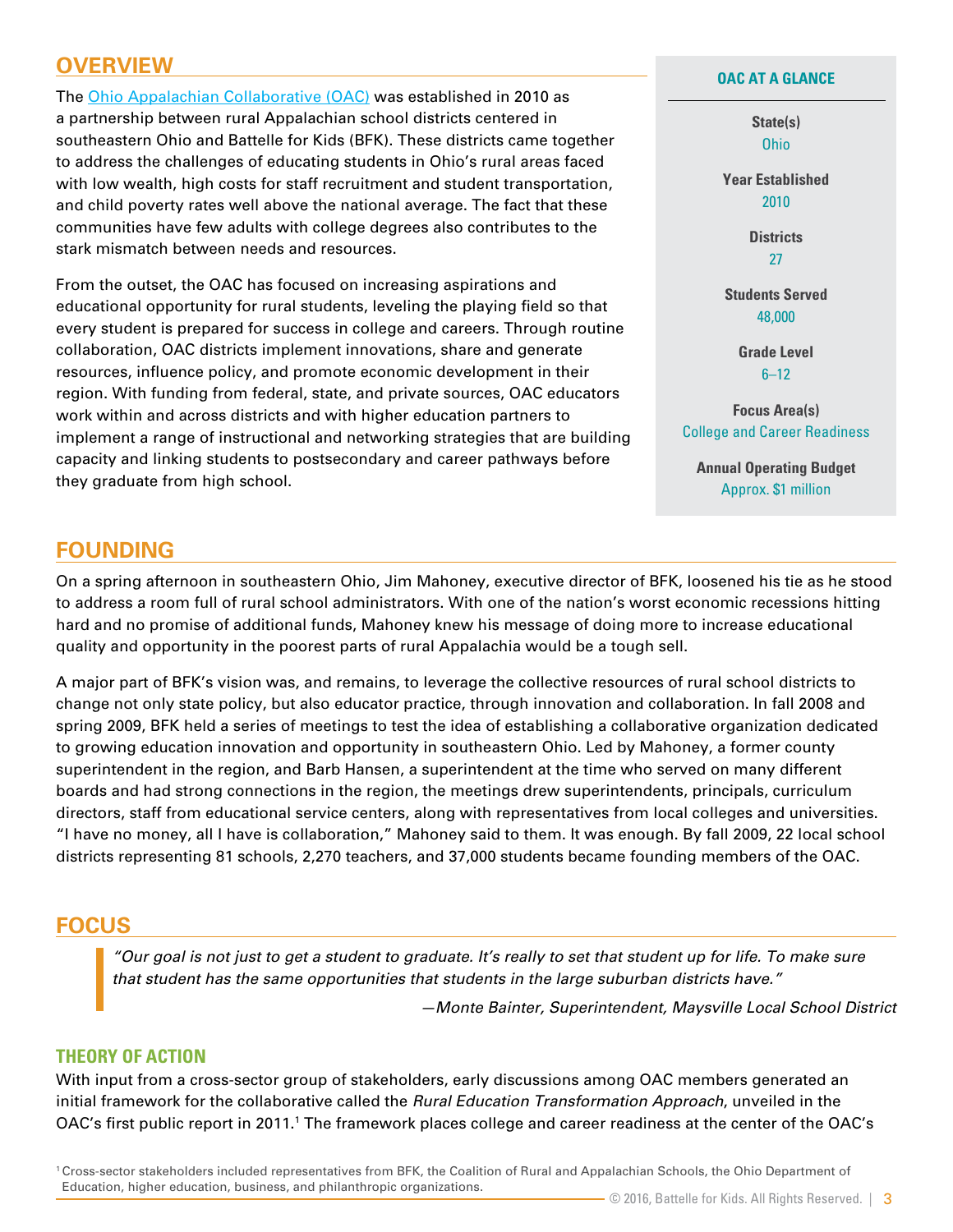action agenda, driven by members' desire to raise expectations and expand opportunities for youth and communities in southeast Ohio. The approach is designed to marshal the power of collaboration, training, technology, and communications to activate improvement in six areas—teacher quality; leadership quality; community engagement; redesigned learning opportunities; data use to inform practice; and recognizing and rewarding excellence. The framework expresses the OAC's underlying theory of action: *If schools and systems are strengthened in these areas, students across Appalachian Ohio will graduate from high school with higher aspirations and be prepared for success in college, career, and life.* 

# **EVOLUTION AND MILESTONES**

## **OPERATIONS AND GOVERNANCE**

In the OAC's first months, member superintendents signed a memorandum of understanding codifying their commitment to the collaborative. They also secured support from their local teachers' union, which was a membership requirement. As a group, members met several times in sessions facilitated by BFK to discuss how they would organize and ways in which the collaborative could benefit their districts. Initial conversations focused on "pooled purchasing"—going in together on orders for goods and services to qualify for discounts from large companies—and on using the power of the network to increase professional learning opportunities for staff and expand course offerings for students.

## **FUNDING**

Though the OAC began with no outside funding, the collaborative quickly attracted public and private investments. In its first year, the OAC was awarded federal Race to the Top (RttT) and Teacher Incentive Fund (TIF) grants, making up two-thirds of the collaborative's operating funds that year. The remaining third came from grants awarded by philanthropic organizations, including the Bill & Melinda Gates Foundation and the AT&T Foundation, as well as in-kind contributions from BFK.

BFK became the fiscal agent for the RttT grant and was responsible for overall project management. In this role, BFK worked with the OAC's districts each year of the grant to develop district-specific

#### **MILESTONES**

#### **2009**

• 22 rural districts become founding members of the Ohio Appalachian Collaborative

#### **2010–2012**

- The OAC receives federal Race to the Top and Teacher Incentive Fund grants
- The OAC Steering Committee forms as a representative group of districts
- The OAC holds its first face-to-face convening
- The Connectors Network begins
- The OAC strives to improve college and career attainment with dual enrollment programs (e.g., ROCHS, Ready-Set-College!)

#### **2013–2015**

- The OAC receives a \$15 million Straight A Fund grant
- Membership increases to 27 rural school districts
- Districts realize over \$260,000 in technology equipment savings through pooled purchasing
- Dual enrollment efforts see gains: student participation increases from 1,308 to 2,417 students; available dual enrollment courses increase from 41 to 236 courses; and the number of dual enrollment credentialed teachers increases from 82 to 156
- The Career Pathways System is developed
- The online dual enrollment course catalog goes live
- The online professional learning community begins

scopes of work and budgets to guide their activities. In the first year, the collaborative focused on formative instructional practices. Intensive training to build educators' ability to use value-added measures to inform teaching and learning was introduced in Year 2, and college- and career-readiness pathways and measures in Year 3. Change leadership was the focus in Year 4, though leadership development for superintendents and principals through regular network meetings was supported from the beginning of the collaborative.

In 2013, the OAC applied for a grant through Ohio's new Straight A Fund, a \$250 million state-funded investment in education innovation and improvement. The fund is designed to support ideas from local schools and districts to advance student learning and to achieve operational efficiencies. The OAC's collaborative structure and track record of managing multi-million dollar grants and large-scale implementation put the collaborative in a strong position to win an award.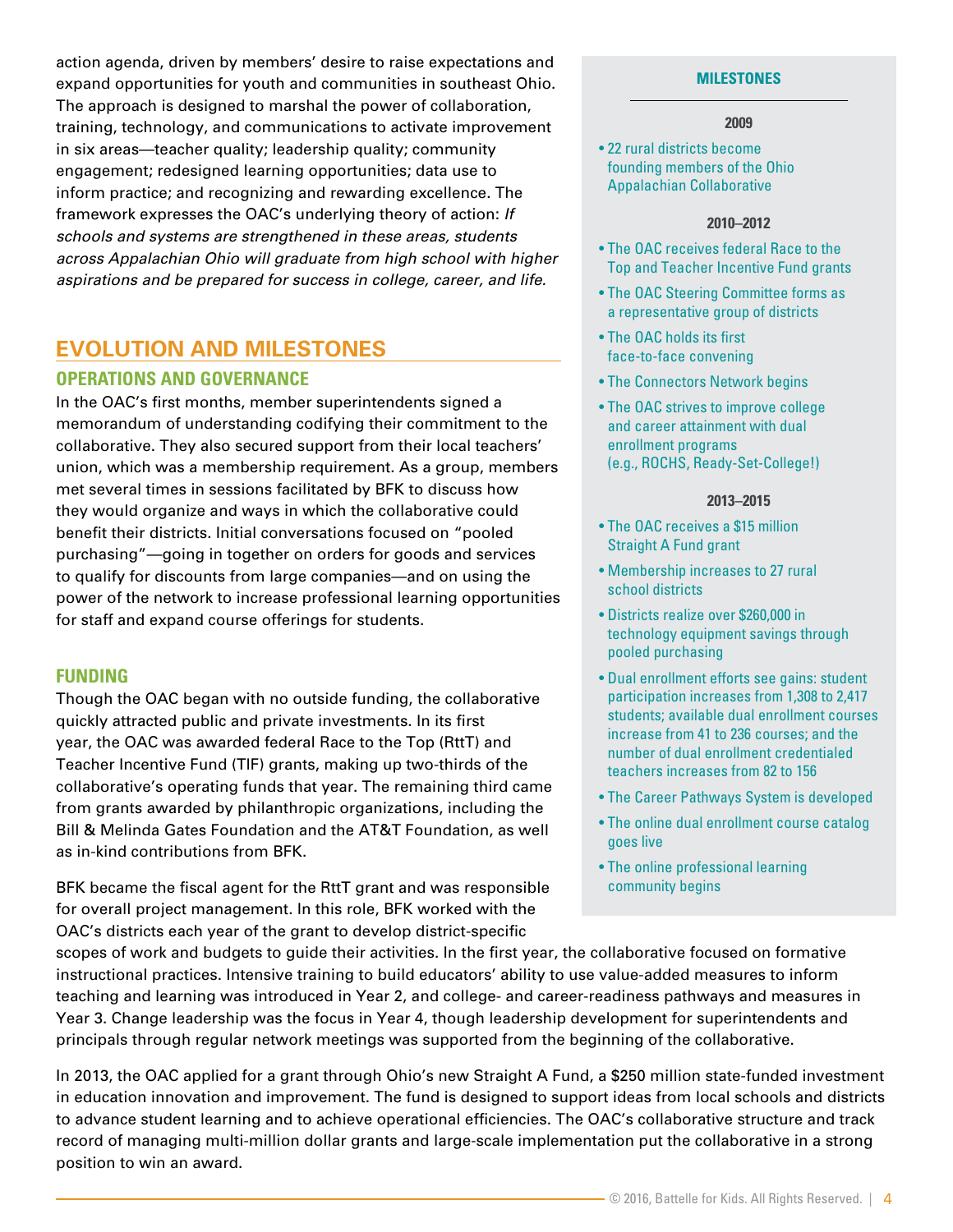With RttT funding ending in 2014, and TIF in 2016, the Straight A grant was well timed. In early 2014, the OAC received the largest Straight A grant awarded in the first round—\$14.9 million over five years. Because the grant had to be awarded to a local school or district, BFK could no longer serve as the fiscal agent as it had for RttT and TIF. One of the original OAC member districts, Northern Local, stepped forward to administer the grant, a decision that was vetted by the other districts collaborating on the project.

In just a few years, the OAC developed governance and collaboration structures and increased capacity in districts to advance instructional innovation and college- and career-readiness goals (see Goals and Performance Metrics). High schools in four districts established a [Rural Ohio College High School](http://www.crooksville.k12.oh.us/rochs/) program, increasing opportunities for students to earn college credit in high school. Fifteen other districts started similar dual enrollment programs called "Ready-Set-College!" with funding from the AT&T Foundation. A few districts even achieved a 100 percent high school graduation rate (Battelle for Kids, 2011; 2014).

The OAC has grown to 27 rural districts—serving more than 48,000 students—including 17 of its original member districts and 10 new districts, several of which are located outside the southeast Ohio region.

## **STEERING COMMITTEE**

To continue the OAC as a "member-led" collaborative under the RttT grant, BFK organized a stewardship group and a steering committee to advise BFK engagement leads throughout the collaborative. In the stewardship group, every district was represented by its superintendent; a smaller subset of superintendents served on the steering committee, which met quarterly and played a more active role.

Under the Straight A grant, the steering committee became a decision-making body. The committee now has a formal charter that sets forth its roles and responsibilities, organizational structure, procedural rules, and membership. Six superintendents serve on the steering committee with five representing regional networks of OAC districts called "Pods" (see below). As the Straight A fiscal agent, Northern Local School District's superintendent also serves on the steering committee in addition to its Pod representative. The stewardship group, made up of superintendents from all 27 districts, continues to serve as an advisory group for the collaborative.

Three BFK representatives also serve on the OAC's steering committee. The charter clarifies BFK's role as a collaborating organization and the project and performance manager for "affiliated grants" (i.e., grants shared across the collaborative). BFK can make recommendations to the steering committee, but the committee members deliberate and make all decisions. BFK schedules and facilitates committee meetings, which occur monthly, either face-to-face or virtually via WebEx.

For Mark Glasbrenner, a senior director at BFK charged with leading the organization's work with the OAC, shifting the steering committee into a decision-making role was a major step toward securing the collaborative's long-term sustainability. "We had to do that to evolve the OAC," he says. He also noted that decision making has not been easy for the group, especially at first. Glasbrenner expects the process will become easier with more practice, and believes the benefits far outweigh the costs. "It's very time consuming ... but we're working through it, and it's the right way to do it [because] it creates ownership," he remarked.

## **COLLABORATION STRUCTURES AND SUPPORTS**

Under RttT, the OAC developed support systems within each member district and across the collaborative, utilizing the existing structure of District Implementation Teams (DIT) responsible for the district's RttT scope of work, and coordinated the planning and implementation of specific grant activities. DITs were comprised of the superintendent, union president, principals, and selected teachers (e.g., Technology Coordinators and subject-area leads). Each district also identified a Collaborative Learning Practitioner (CLP)—a teacher, curriculum director, or principal with strong instructional background—tapped to serve as a local transformation coach. CLPs were themselves networked across districts. Together, they received training and ongoing support from BFK-based Collaborative Learning Leads (CLLs). They also collaborated directly with CLPs from other OAC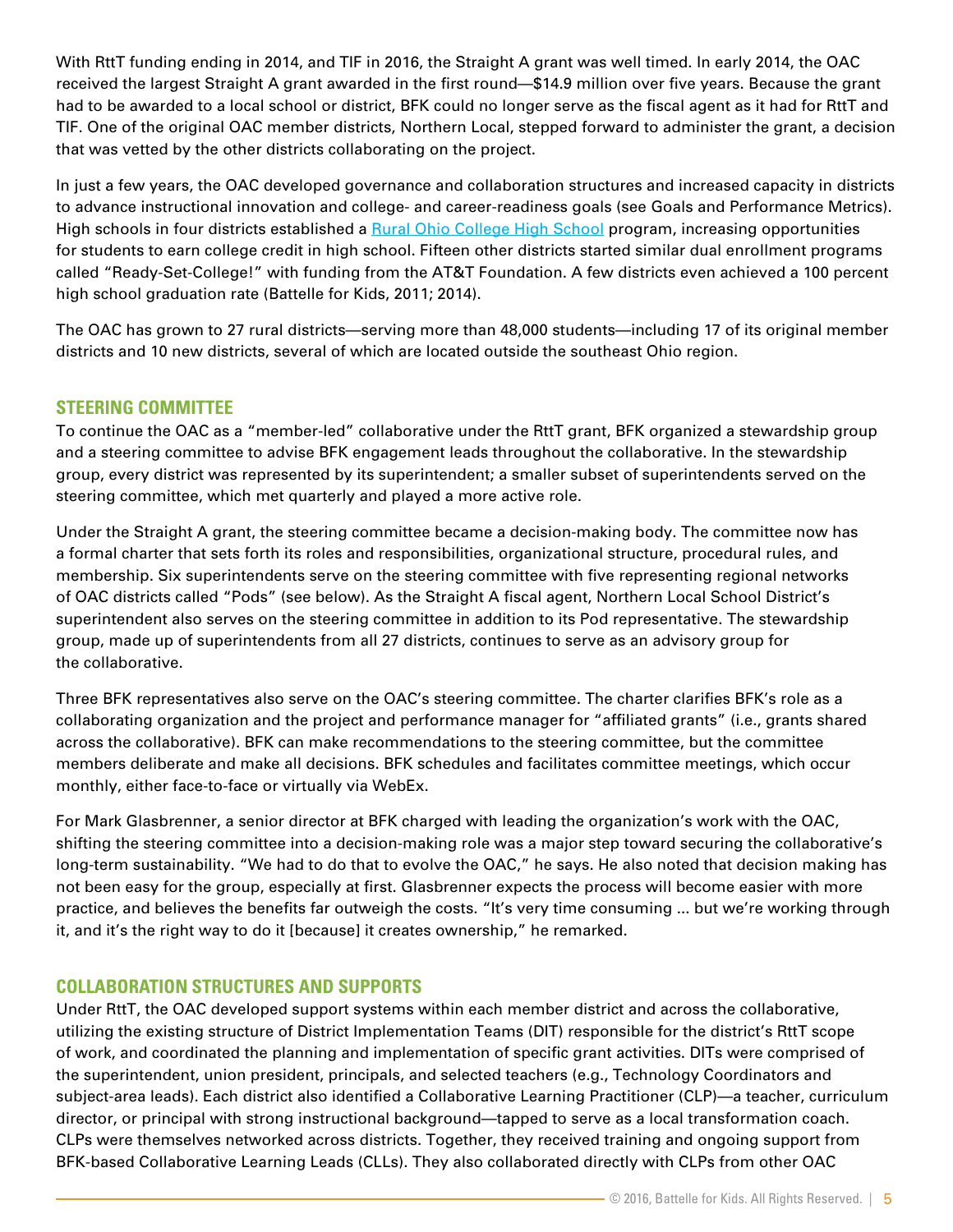districts face-to-face and virtually, even visiting each other's districts to learn from their peers and assist in professional development.

## **PODS: REGIONAL NETWORKS OF SUPPORT**

The Straight A grant prompted significant developments in how the OAC's work is organized and supported to increase capacity among member districts for sustained implementation and collaboration. DITs remain the core actors in planning and implementing improvements. To promote local collaboration across districts, the OAC's 27 districts are now grouped into five Pods or regional networks made up of four to seven districts that, for the most part, are geographically contiguous. The Pod structure is designed to encourage and directly facilitate the exchange of ideas, support, and resources across neighboring school systems (see Alea's Story).

Formative findings from an external evaluation by Ohio University researchers of the first year of the OAC's Straight A project revealed that, while the Pods experienced some communication challenges early in the process, "grouping districts into Pods by region is showing signs of a successful model for closer interdistrict collaboration" (Hutzel, et al. 2015). For one district team member struggling with turnover and few resources, his Pod is an important source of support. He explains, "My counselor just retired, my principal is at another meeting, there aren't that many of us." However, pointing to others at the table, he adds, "We function pretty well as a Pod—we share courses across districts, we're doing some cool stuff."

Also under Straight A, a team of two professional development coordinators (PDCs) has replaced the CLP. Each coordinator is responsible for a project strategy (e.g., dual enrollment, blended and project-based learning, and pathway course development). PDCs are trained in Ohio's Learning Standards, formative instructional practices and assessments, blended learning, project-based learning, and student motivation. In addition, PDCs learn how to use the online professional learning platform powered by Schoology, the dual enrollment course catalog, Redbooth (a project management tool), and the OAC website.

Like the CLPs, PDC team members receive training from BFK's practice experts in face-to-face meetings and online. They then "turn around" what they have learned to train and coach teachers in their district. Unlike the CLPs, however, the PDC team also is responsible for ensuring the DIT meets at least four times per year; recruiting participants in and outside the school system to support

#### **ALEA'S STORY: CREATING OPPORTUNITY THROUGH PERSONAL AND DIGITAL CONNECTION**

Alea Barker was eager to talk about her work with the OAC. She has served as curriculum director for the Crooksville Exempted Village Schools for nearly 16 years, during which the district joined the OAC. In 2011, she became a Collaborative Learning Practitioner (CLP) to facilitate implementation of the RttT grant activities in Crooksville. Alea's experience and strong communications skills led the OAC to expand her role. She now serves on special assignment one day per week as a lead consultant and trainer for multiple OAC districts.

One of Alea's favorite activities is supporting a crossdistrict network of teachers called the "Connectors." The group first focused on personalized learning, exploring, and sharing ways to think outside the box and use projects and technology to expand learning opportunities for students. "It's a very grass roots coalition," she says. "We started by doing a weekly e-mail and then it just took off. People were asking, 'Can I be part of the group?'"

The Connectors eventually shifted their focus to the Common Core State Standards and adopted social media as their favored way to communicate. Alea launched "OAC tweet chats," which the growing group uses to share curricular and instructional resources. Alea is grateful that she now has the help of members of the OAC's Professional Development Council to lead the tweet chat, which recently exceeded 800 followers.

Alea describes tangible benefits of the OAC's effort to increase accelerated learning opportunities for rural students. She helped to establish a Rural Ohio College High School (ROCHS) program in Crooksville that enabled students to earn college credit while in high school. She recalled how students complained about how hard it was—"We were pushing our kids in our little, 1,100-student, K–12 rural school district more than ever before." With emotion, Alea then read a post that one of her students, now a freshman in college, had recently shared on Facebook:

*"As much as I thought I hated the ROCHS Program in high school, I'm feeling very relieved today after meeting with my academic advisor. After this semester is over in a few weeks, I will be a junior in college! I'm so excited that I was able to get a whole year of college out of the way during high school."* 

As for Alea, the benefits for educators of cross-district collaboration through the OAC have been "unbelievable." She reflects, "For me, professionally—I say this to people all the time—this has been the best professional learning experience of my career."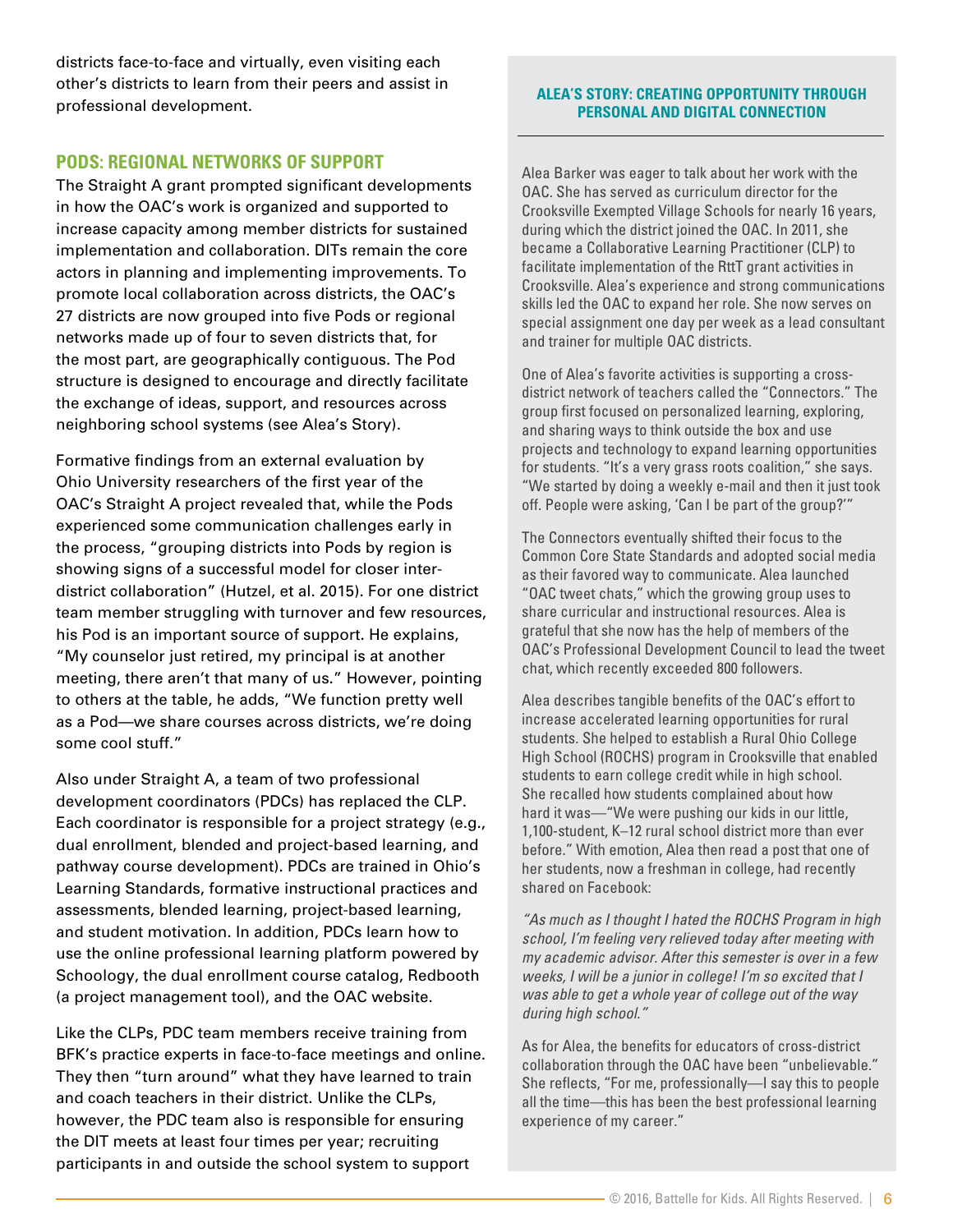improvement efforts; and collaborating with other PDCs in their region to coordinate professional learning.

# **ACTIVITIES AND IMPACT**

The Straight A grant enabled the OAC to enhance and expand the collaborative's action agenda with a focus on college and career readiness. The collaborative has established common goals and performance metrics that include specific targets for increasing high school graduation and postsecondary enrollment rates (see Goals and Performance Metrics). To achieve its goals, OAC districts are pursuing activities in three main areas, with BFK's help.

## **DUAL ENROLLMENT**

To increase access to dual enrollment opportunities, districts are using Straight A funds to purchase technology, increase the number of teachers credentialed to teach dual enrollment courses, create and/or expand partnerships with local colleges and universities, and develop an online course catalog so that students across OAC districts can take any dual-credit class offered by any OAC high school.

Straight A funds also allowed teachers interested in teaching dualcredit courses to take coursework needed for the credential, or to pursue the masters-level credits needed in their content area to become eligible.

In Northern Local School District, Sheridan High School installed Polycom, a video conference system. The new system enables students at Sheridan to take dual-enrollment classes in the River View Local School District 60 miles away. Other technology upgrades allow students in Sheridan's computer class to learn how to create an app for mobile devices. With their new tablets, students can check their work right away, accelerating their progress and increasing their engagement in the project.

Overall, the OAC realized more than \$260,000 in technology equipment savings through pooled purchasing. According to BFK reports, nearly two-thirds of the OAC districts (17 of 27) have

#### **GOALS AND PERFORMANCE METRICS**

The OAC's current overarching goals are to:

- Overcome the rural opportunity gap by increasing student postsecondary aspiration and preparedness and decreasing postsecondary costs through college credentials earned in high school
- Amplify the local talent pipeline to help fuel the resurgence of the local economy
- Establish a sustainable collaborative that can steadily grow to include other rural districts in the advance of Straight A aims—increased student achievement, reduced costs, and more resources focused on personalized learning

The OAC has also established clear performance metrics and targets for the five-year grant period, including:

- Raise the OAC average four-year high school graduation rate by one percent per year, from 92.2 percent for the class of 2013 to 96.2 percent for the class of 2017
- Increase the number and percentage of students participating in dual enrollment courses
- Increase the number and percentage of students achieving ACT collegeready scores
- Increase the number of students who earn an industry credential upon graduation
- Raise the percentage of students enrolling in postsecondary education by one percent per year
- Reduce the annual per-student collegecost burden through avoided tuition

significantly improved their technology infrastructure, increasing their capacity for classroom and online learning. Most OAC districts also opted to purchase laptops, iPads, Chromebooks, and interactive whiteboards, impacting nearly 320 classrooms and 13,000 students across the collaborative.

A survey that Ohio University researchers conducted reveals that OAC Straight A grant coordinators perceive dual enrollment emphasis as one of the biggest benefits of the grant. Two-thirds of teacher respondents (411 of 611) report that they have incorporated new technology, such as Chromebooks and iPads, into their courses and rank new technology resources as the biggest change so far in their districts (Hutzel, et al., 2015).

## **PROFESSIONAL LEARNING**

The OAC has advanced instructional innovation and improvement in districts and schools through professional development initially focused on formative instructional practices and, more recently, blended learning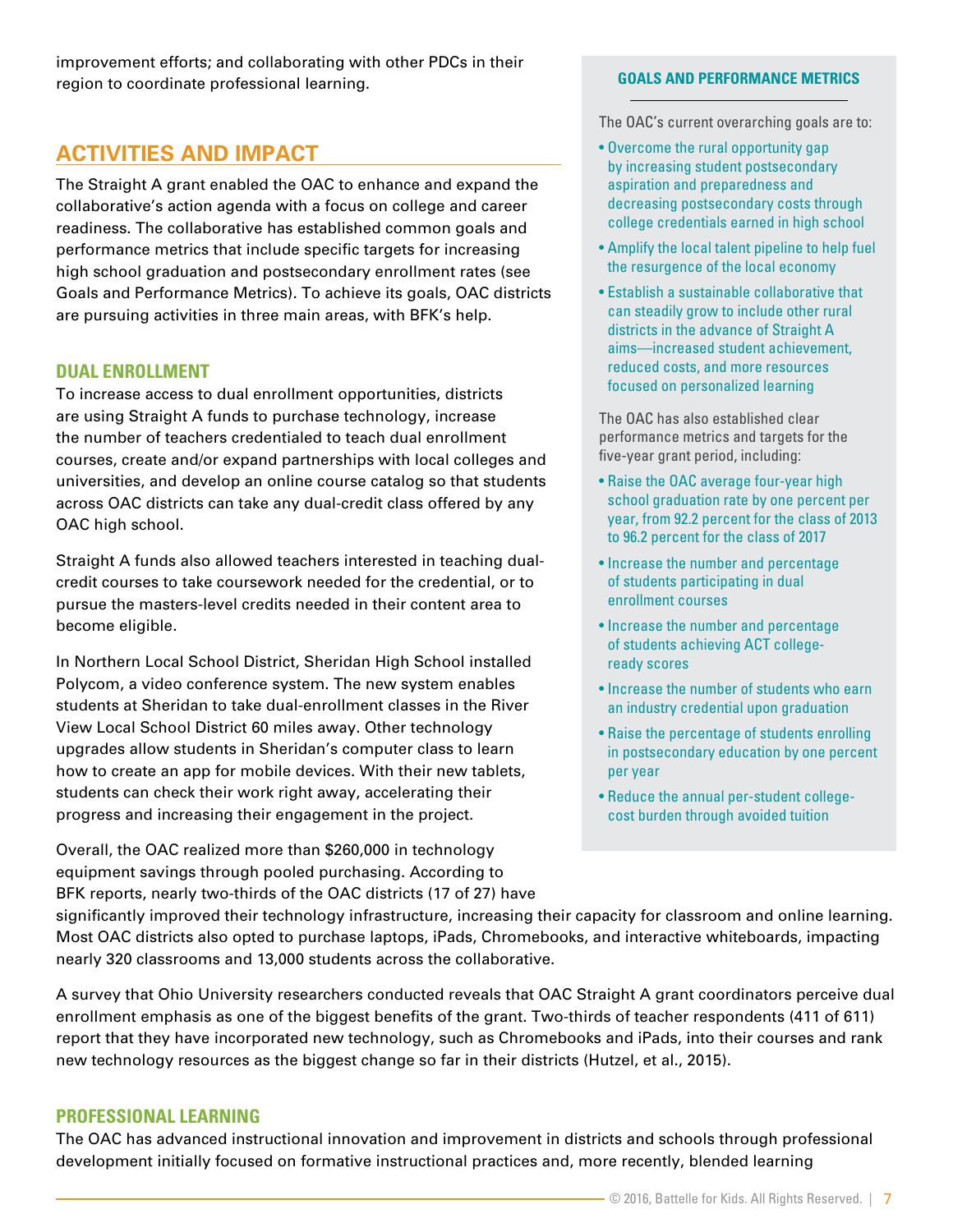(combining technology and teacher-based instruction) and project-based learning. A team of BFK-based content specialists for the OAC provide frequent on-site planning and implementation support to OAC districts. They work directly with the DITs to map out college and career readiness plans, and with PDCs to train and encourage collaboration among teachers to improve instruction.

*"I've enjoyed watching some of the teachers try project-based activities, small group instruction, new technology—teachers trying new things and they're really excited … It's exciting to see people become more motivated."*

#### *—Jennifer Bohach, PDC for Switzerland of Ohio*

To strengthen and extend capacity to support classroom teachers, the OAC is cultivating a supported online professional learning community (PLC) that connects and serves all 3,200 teachers across the collaborative. A team at BFK identified and installed a common platform (Schoology), began developing a series of online courses for teachers, and collaborated with a university to certify the courses for graduate credit. Using a train-the-trainer model, BFK also brought in PDC teams and Technology Coordinators from each district to receive training in the system prior to launch so they could provide on-site support in their schools.

According to Dr. Maria Boyarko, who leads the BFK team's efforts to develop the online PLC, in addition to courses, the system also allows teachers to participate in discussion forums, and to share and access lesson plans, materials, and other instructional resources. For now, the goal is simply getting teachers logged into the system, but Boyarko envisions a vibrant and effective PLC will soon be underway. "The hope is they will collaborate, feel more supported, and have tons of resources at their fingertips that will make a difference for the kids they teach," she says.

#### **PERSONALIZED LEARNING PATHWAYS FOR GRADES 6–12**

A priority activity for OAC districts under the Straight A grant is to develop Personalized Learning Pathways, also known as Career Pathways, for students that integrate rigorous academic instruction with curriculum and real-life work experience. In 2014, the OAC formed a "Think Tank" of individuals representing the region's businesses, school districts, and higher education institutions to develop model pathways in four areas: Arts and Communications, Business and Entrepreneurship, Health and Human Services, and STEM (science, technology, engineering, and mathematics). Over the course of three meetings, the group drew from research-based models to develop a common pathway framework and template for districts to create their own pathways. Each pathway includes four components: course offerings; instructional strategies that support personalized learning; workbased learning, such as job shadowing, internships, virtual apprenticeships, and school-based enterprises; and career advising and counseling. By the OAC's June 2015 convening, the Think Tank had produced [four model](http://portal.battelleforkids.org/OAC/straight-a-work/personalized-learning-pathways)  [pathways,](http://portal.battelleforkids.org/OAC/straight-a-work/personalized-learning-pathways) and 26 OAC districts had submitted 42 pathways they plan to implement in the coming year.

#### **MEETINGS AND TOOLS**

In addition to the steering committee and stewardship group meetings described earlier, the OAC convenes implementation teams from all member districts for a daylong meeting twice each year. With input from the steering committee, BFK staff develops the agenda, facilitates plenary sessions, and manages logistics. The 2015 convening focused on OAC goals and accomplishments under the Straight A grant. Participants learned from evaluation findings and were introduced to new communications tools they can use to build awareness about the OAC in their districts and communities. DITs were provided structured time for self-assessment and planning. Afternoon breakout sessions, co-facilitated by OAC district leads and BFK staff, allowed high school principals and counselors to discuss pathway development, while district PDC teams and curriculum directors met around professional learning goals.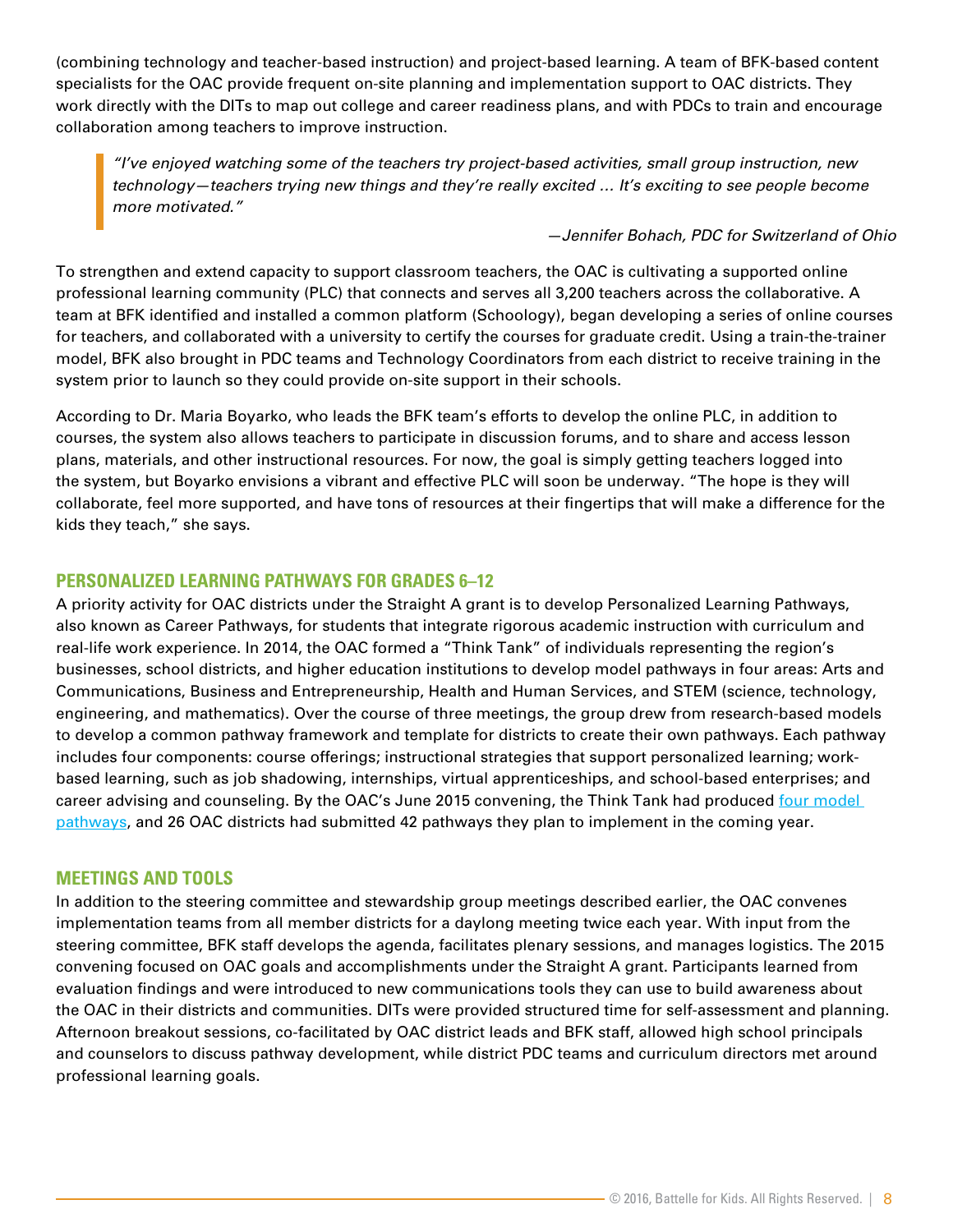BFK has also developed a range of tools to support district team planning, implementation, and assessment, including:

- Common district protocols for credentialing teachers for dual enrollment instruction
- Dual enrollment partner report card that districts can use to rate and guide current partnerships with postsecondary institutions
- Common survey to assess students' experiences of their dual enrollment courses
- Templates for districts to organize pathway courses by grade and subject
- Professional learning needs assessment and planning tool
- PDC team tracking tool
- • [Dual enrollment online course catalog](http://portal.battelleforkids.org/OAC/straight-a-work/dual-enrollment-course-catalog)

## **MEASURING SUCCESS**

At the OAC's June 2015 Straight A meeting, Mark Glasbrenner reported measurable gains on the OAC's key performance metrics. Across the collaborative, from fall 2012 to spring 2015, the OAC saw:

- Student participation in dual enrollment courses had grown by 85 percent, increasing from 1,300 students to more than 2,400 students.
- The number of dual enrollment courses in OAC districts increased nearly six-fold, from 41 to 236.
- The number of dual enrollment credentialed teachers nearly doubled, increasing from 82 to 156.

For Glasbrenner and others interviewed for this report, one of the OAC's greatest achievements to date is the 12,699 hours of college credit that high school students have earned through the expansion of dual enrollment. "That's nearly \$2.5 million dollars in avoided tuition costs for our students and their families," noted Glasbrenner. "Kids are going to go to college who never even thought about it before … They already have one to two years of college work that's been approved, [and] that's huge for us."

By making college a viable option for low-income students, OAC districts are "leveling the playing field" for rural students and their families. Chuck Rinkes, principal of River View High School, credits dual enrollment courses and new equipment with almost doubling the percentage of graduating seniors going on to a two- or four-year school, from 37 percent to 62 percent, in the last five years *(Hayhurst, 2014)*.

Northern Local School District was selected as a case study site for a state-sponsored independent evaluation of the Straight A initiative. The first year report describes positive effects of dual enrollment on student learning. "Dual enrollment has raised expectations and rigor in all classes," according to the report. It also discussed how enhanced technology has increased learning opportunities: "…even snow days are less of a disruption since teachers can post assignments and students can continue to work online." One of the most striking findings in the report is a dramatic increase in family engagement. The report says, "One high school has seen College Night attendance grow from three families six to eight years ago to over 300 families this year, with most still focused on first-generation college students, because both parents and children are now seeing real potential for a college education."2

## **TRANSFORMATIONAL EXPERIENCES**

For OAC leaders and educators, membership in the collaborative has opened doors to professional opportunities, resulting in higher expectations, increased confidence, and energized practice. For teachers, dual enrollment increases student engagement and motivation and earning dual enrollment teaching credentials deepens content knowledge and improves practice, as evidenced by the following quotes *(Hutzel, et al., 2015)*: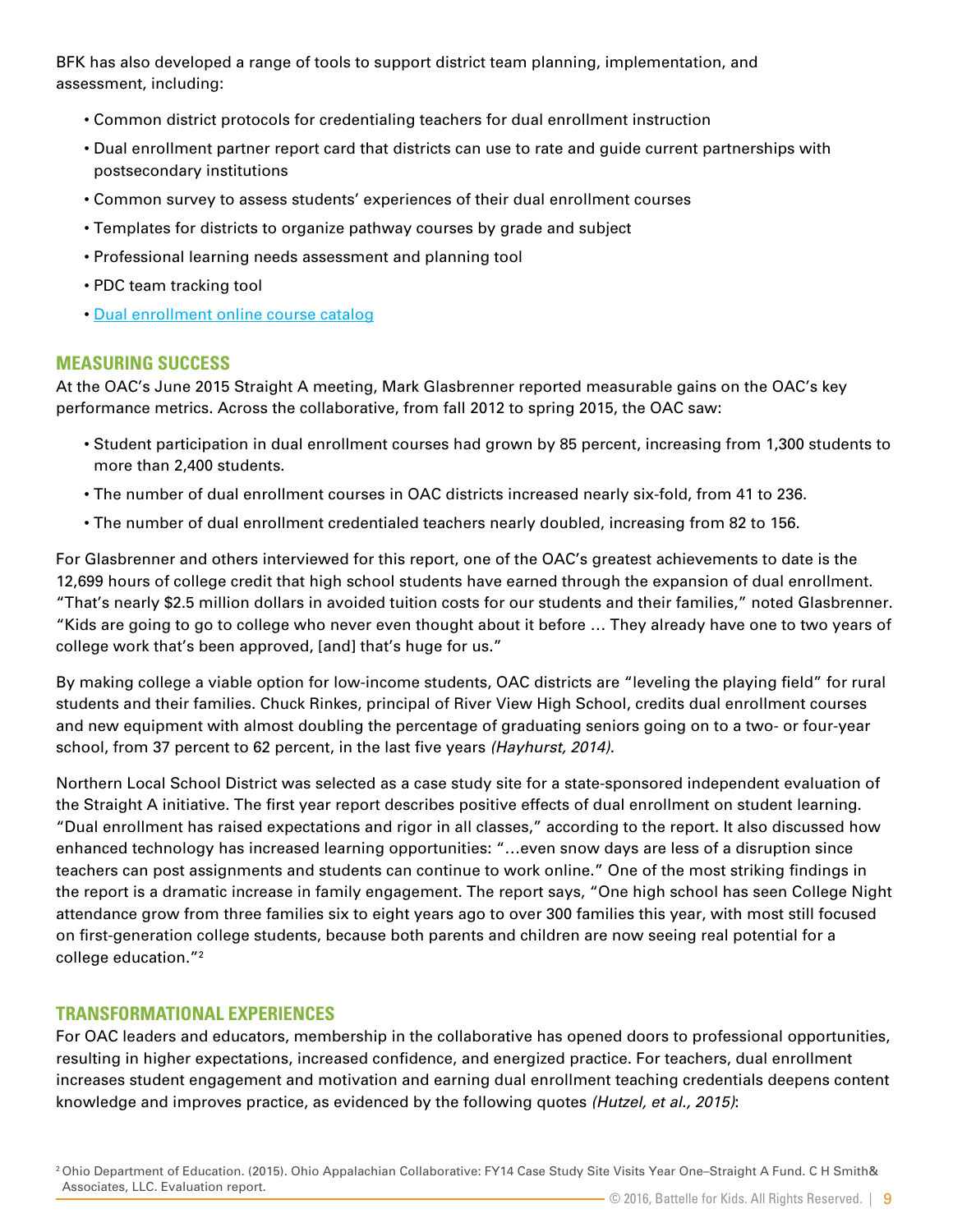- "Students are more engaged, and it gets them familiar with technology which is crucial in the workforce today."
- "It boosts their self-esteem and confidence. It gets them motivated for learning and college."
- "There should be no dispute that an advanced understanding of the content makes a difference in the quality of a teacher. I am grateful for the rigorous program I am currently completing."
- "Because I know my content better, I understand how to teach it better."

For leaders, the OAC raises expectations, creates a proactive community, increases confidence, and amplifies the voice of rural educators, as indicated in feedback from participants:

## **GREATEST ACHIEVEMENTS**

In a focus group of six OAC superintendents, the participants shared what they considered the OAC's greatest achievements to date, including:

- Opportunities for underserved children
- Increased college access and aspiration
- Collaboration
- Ideas and resources
- Higher expectations
- Leadership opportunities for teachers in the field
- "It's raised the expectations for teachers, principals, and students. After six years, we look at one another and say … I want my district to have that piece."
- "It's forced us into … a proactive perspective rather than reactive. We can either invest in our future or have someone making our future for us."
- "We've been required to self-inventory our technology and become advocates for ourselves in dual enrollment as a result of the OAC. We've also had to think about our PD in the long term."
- "I've been in one district my entire career. I wouldn't know anything about any of these other districts without the OAC. I know I can call someone. The relationship piece is huge."
- "We didn't have a voice really. Our 2,300 students are not a population, 24,000 are. It's given us a voice and opportunity."
- "We're on the front end/cutting edge of things. If we didn't have [the OAC] we wouldn't have the same opportunities because we are so small."
- "It has definitely created a sense of hope in the community, as well as the schools."

# **LESSONS LEARNED**

# **LOCAL LEADERSHIP**

When asked what advice they would give others about starting a rural education collaborative, Jim Mahoney and Barb Hansen agree—local leadership matters. Mahoney and Hansen's early arguments for creating a collaborative resonated with superintendents in southeast Ohio because each had deep roots in the region and first-hand experience with the challenges of operating rural schools. "It has to be a native bell cow, or cows," said Mahoney. "It just doesn't work from the outside." Hansen emphasizes the importance of understanding not only the challenges of rural education, but also the strengths that rural communities bring. The mindset of "helping each other out," common in rural areas, is a natural foundation for establishing a collaborative, but leaders must be attuned to it.

## **SUSTAINABILITY**

The OAC also had to address sustainability and BFK's role in the collaborative. At the outset, the OAC was meant to be self-governing. In its early years, however, the RttT grant put BFK in the driver's seat with member districts guiding the collaborative's development only in an advisory capacity. This model raised the question of how the OAC would be sustained organizationally and financially once the federal funding ended. BFK could not sustain the collaborative on its own; OAC member districts would need to have "more skin in the game."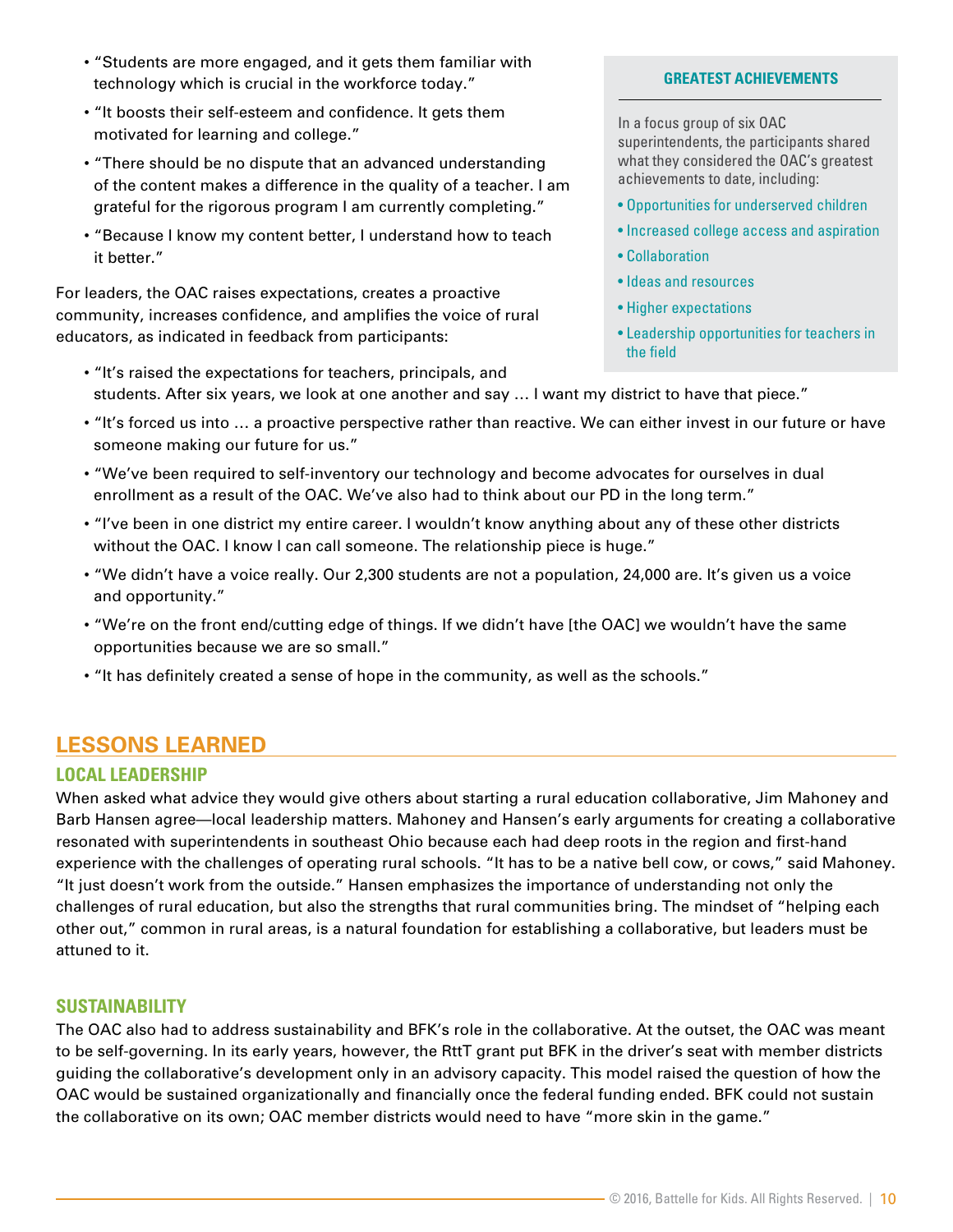Ohio's Straight A grant offered funding and flexibility, enabling the OAC to make important adjustments to its governance, fiscal, and collaborative structures to strengthen its capacity for impact and long-term sustainability. In a focus group interview for this case study at the 2015 convening, OAC steering committee members were asked whether the OAC is a "member-led organization." The consensus response was that it has transitioned to being much more member-led in the last year, because of Straight A.

#### **BACKBONE ORGANIZATION**

In the same interview, steering committee members also expressed a continued need for BFK's facilitation and coordination. Though no longer the fiscal agent for OAC's core grant, BFK continues to serve as the OAC's "backbone organization" which, according to Kania and Kramer (2011), is a key component of initiatives that succeed in having a collective impact on complex social issues. Brad Mitchell, a managing director at BFK who led the OAC in its early years, views the collaborative's development as a shift toward a "collective impact" approach. "We didn't call it that at the time," said Mitchell, "but all the elements were there." (See Collective Impact Approach).

## **CONCLUSION**

By all accounts, the OAC is a thriving rural education collaborative. Members are excited about the measurable progress they have made in just a few years, and they are proud to be part of a collective that is raising aspirations and putting many more students on a college-going path. Leaders view the regional network structure, as well as the development of pathways and the online professional learning community, as major advances that will help close opportunity gaps for economically disadvantaged students and ensure that innovation and continuous learning occur in every district.

Elements of the OAC's success include funding, focus, member leadership, and maintaining BFK as the backbone organization that keeps the collaborative operating, communicating, and on course. The returns for students, educators, and rural communities are already evident and offer a compelling rationale for continued financial and human investment in the OAC and similar collaboratives nationwide.

#### **COLLECTIVE IMPACT APPROACH**

The collaborative work of the OAC is supported by research from Kania and Kramer (2011) and Hanleybrown, Kania, and Kramer (2012). This research outlines five conditions for collective success, which are demonstrated in the OAC:

- **1. Common Agenda:** Collaboratives must have a common agenda to remain focused and productive. In the OAC, this is embodied by the OAC Rural Education Transformation Approach.
- **2. Shared Measurement Systems:** The common agenda should be measured in common systems. The OAC's performance goals are focused on college- and careerreadiness metrics, highly effective teacher metrics, and metrics around increasing student growth and student achievement.

#### **3. Mutually Reinforcing Activities:**

Maintaining a calendar of events and expected meeting times are activities that drive ongoing collaboration. The OAC has developed a system of support that regularly brings together teachers, principals, superintendents, and district leaders to work toward shared goals.

#### **4. Continuous Communication:**

Collaboratives must have a seamless method of communication and operation. In the OAC, this is driven by the system of support and the teams within districts that are charged with guiding and leading change.

#### **5. Backbone Support Organization:** It

is helpful for collaboratives to have third-party support to help guide the organization, making day-to-day decisions, guiding meetings, and gathering stakeholders around the cause. In the OAC, this third party is BFK.